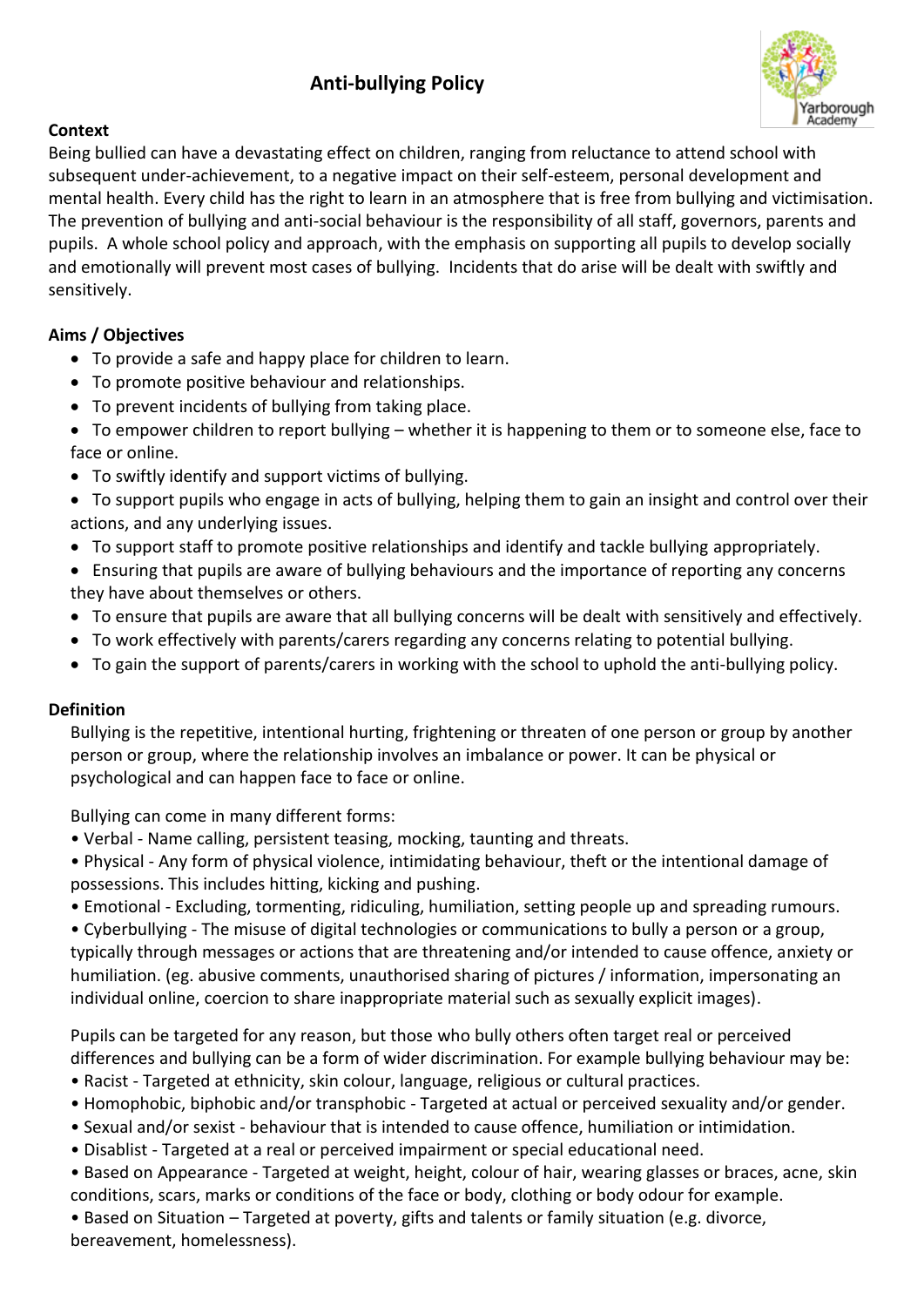Potential signs of Bullying that school may see:

- need for more attention
- becoming isolated
- seeking to remain near adults
- loss of self esteem
- general changes in behaviour

Potential patterns that parents may see that may indicate bullying:

- Not wanting to go to school
- Taking long and different routes to and from school
- Very late for school or returning home late
- Avoiding friends and other children

• Personality changes- irritable, withdrawn, tired, poor sleeping, crying outbursts, loss of appetite, forgetfulness.

- Temper outbursts, abusive language, impulsive hitting out.
- Lack of confidence, making excuses for not going out to play or meeting with other children.
- Nightmares
- Having "mystery illnesses"- non-specific pains, tummy upsets, headaches.
- Asking for extra pocket money or sweets without giving clear reasons.
- Having unexplained cuts and bruises.
- "Mislaid" books, equipment and possessions.

# **Procedures**

### **Prevention**

All members of the academy community are responsible for supporting a culture that promotes and recognises positive behaviour and mutual respect for each other.

- Clear expectations of behaviour in classrooms and around the school,
- Promoting an understanding and tolerance of differences,
- Promoting a school-wide intolerance of bullying behaviours,
- Using the PSHE and Relationship curriculum to teach social behaviour and skills, diversity, difference, respect, positive relationships and self-esteem,
- •Teaching the children how to keep themselves and each other safe including on the internet,

• Giving pupils the confidence to speak out for themselves and others and that it is everyone's responsibility to stop it happening and it is not telling tales,

- Providing opportunities for pupils to raise and discuss any concerns in a safe and sensitive way,
- Encouraging pupils to take pride in themselves and the school, promoting positive behaviours beyond the school day,
- Staff being alert to signs of potential intolerance and any signs of bullying,
- Through the use of the Academy's values and behaviour and relationships policy.

### **Identification**

- Community time is held every morning in every class where children can talk about their feelings,
- Every classroom has a Peace Corner where a 'Worry Monster' is located. This can be used by children to communicate any worries. It is checked regularly by staff and followed up appropriately,
- Peace areas and a Worry Monster is also located in the Learning Mentor's room,
- All children are encouraged to identify a trusted adult whom they can communicate their concerns with,
- The Learning Mentor has an open door approach for parents and pupils to discuss any issues which may be of concern to them,
- The Learning Mentor works with groups of children who are identified as vulnerable through school research, questionnaire results and referrals.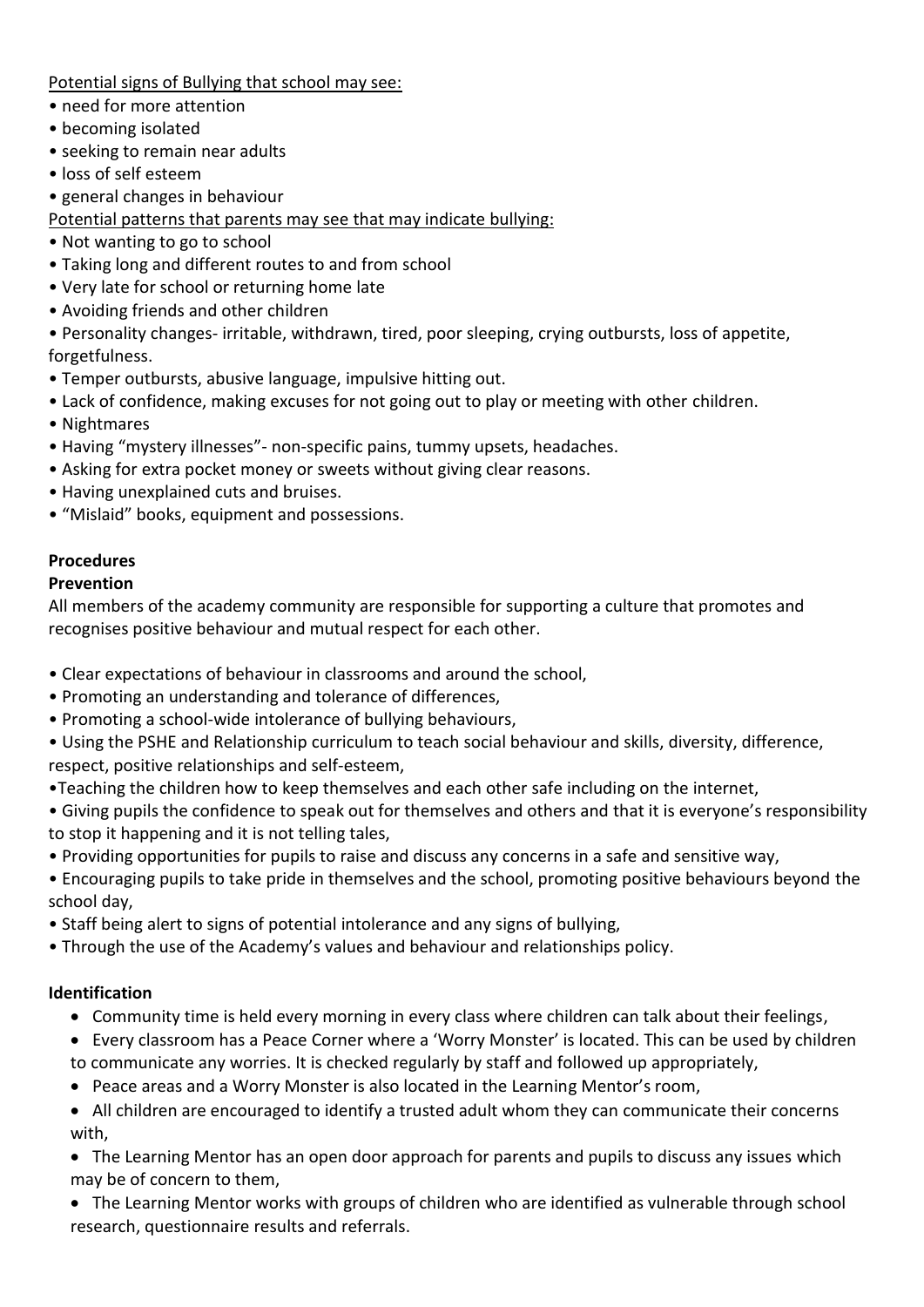## **Dealing with suspected incidents of bullying**

• All concerns raised regarding potential bullying will be dealt with swiftly and sensitively. This includes incidences of possible bullying outside of school. Where incidents involving possible criminal or anti-social behaviour are reported, the headteacher will ensure that the police and/or other external agencies are notified.

 When investigating any incident the victim will be offered an opportunity to talk about the experience with a trusted adult as soon as is possible. The staff involved in investigating the incident will ensure that time is taken to enable all voices to be heard in order to gain as clear an incite as possible into the circumstances of the incident(s).

 If any degree of bullying is identified, help and support will be given to both the victim and the bully as appropriate and parents / guardians will be informed.

 Following resolution of the incident, additional support may be required for the victim(s). This may include;

- Regular 'check ins' with classroom staff,
- Creation of a peer support group,
- One-to-one / small group work with the Learning Mentor,
- Regular 'check ins' with parents,
- Referral to outside agencies.

 Consideration will be given to the motivations behind bullying behaviour and whether it reveals any concerns. Where this is the case the child engaging in bullying will likely need support themselves. The Learning Mentors and CARE team will lead the design of any required support package, engaging with parents and any relevant outside agencies.

All incidents, investigations and outcomes will be recorded on CPOMS.

### **Responsibilities**

## **School**

To promote a positive and supportive ethos throughout the academy including the values.

To engage pupils regularly in learning opportunities around positive relationships, tolerance, respect, behaviour and bullying.

To be vigilant to signs of bullying.

To listen to all parties involved in incidents.

To be proactive in investigating potential bullying incidents, however they come to your attention.

To deal effectively with bullying and take appropriate action.

To record all potential and actual incidents on CPOMS.

To identify and support vulnerable pupils.

To share with parents of the victim and bully, incidents of serious and /or persistent bullying.

To help children enjoy, celebrate and respect the ways we are all different, as well as the ways in which we are similar, and to feel good about themselves.

## **Parents**

To support the school's anti-bullying policy, particularly if their child is identified as a victim or perpetrator of bullying.

To be vigilant for signs of bullying behaviour, looking for unusual behaviour in their children. For example, they may suddenly decide they do not wish to attend school, they may feel ill regularly or not be doing as well with their work.

To report to the school any concerns they have.

To talk to their children about keeping safe and being happy, including online.

To talk to their children about how we should enjoy, celebrate and respect the ways we are all different, as well as the ways in which we are similar, and to feel good about ourselves.

To make sure that their children can identify a trusted adult in school who they would talk to if they had a worry.